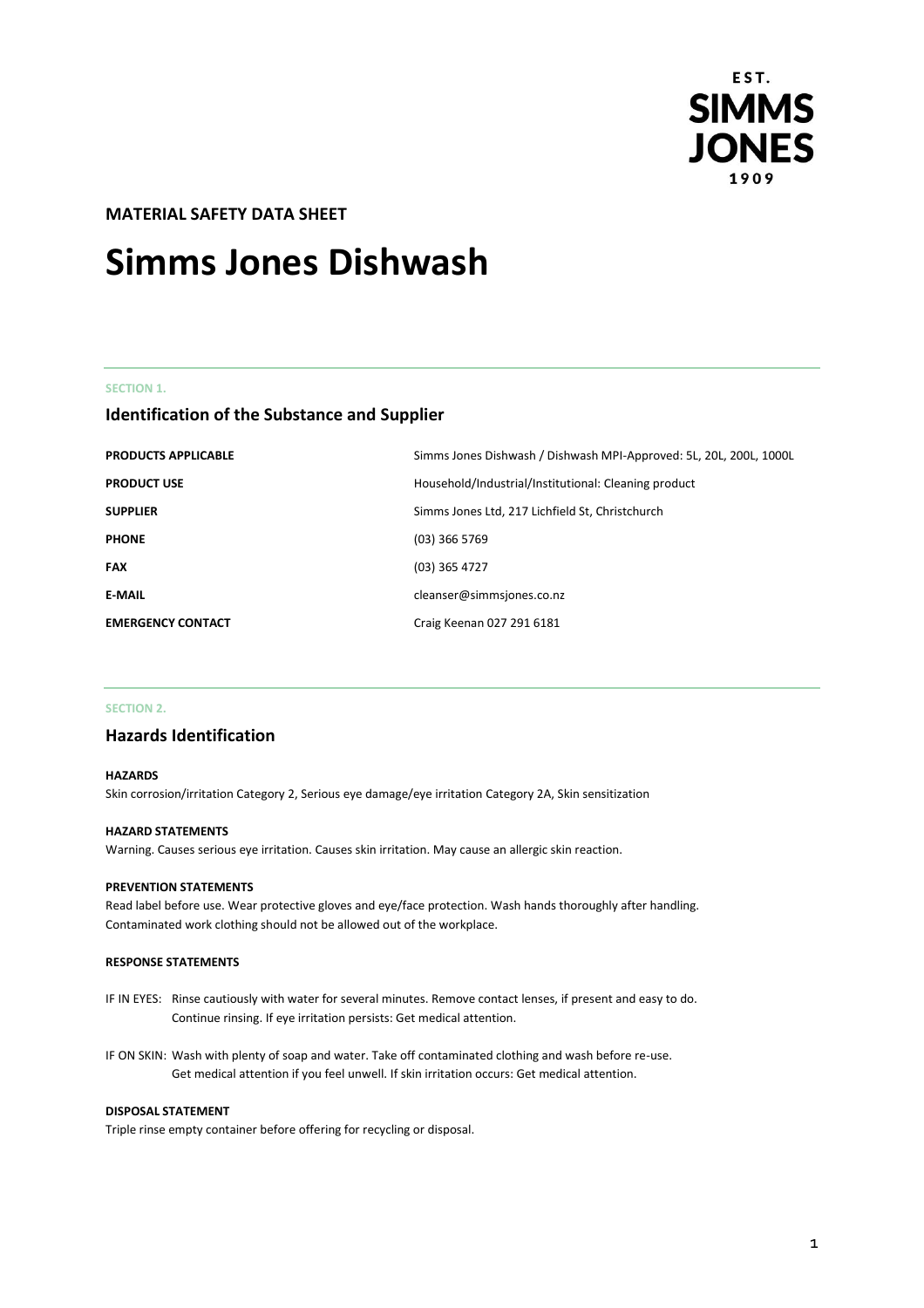### **SECTION 3.**

# **Composition and Information on Ingredients**

| <b>INGREDIENT</b>                                                                                  | <b>PROPORTION</b> | <b>CAS NUMBER</b> |
|----------------------------------------------------------------------------------------------------|-------------------|-------------------|
| Sodium Dodecylbenzene Sulphonate                                                                   | <15%              | 25155-30-0        |
| Sodium Laureth Sulphate                                                                            | < 2%              | 68585-34-2        |
| 5-chlor-2-methyl-4-isothiazolin-3-one<br>and 2-methyl-2H-isothiazol-3-one<br>mixture (Acticide 14) | $< 1\%$           | 55965-84-9        |

#### **SECTION 4.**

# **First Aid Measures**

**IF IN EYES:** Rinse cautiously with water for several minutes. Remove contact lenses, if present and easy to do. Continue rinsing. If eye irritation persists: Get medical attention.

**IF ON SKIN:** Wash with plenty of soap and water. Take off contaminated clothing and wash before re-use. Get medical attention if you feel unwell. If skin irritation occurs: Get medical attention.

#### **SECTION 5.**

# **Fire-Fighting Measures**

| EXTINGUISHING MEDIA        | Foam, $CO2$ , dry chemical, or water fog   |
|----------------------------|--------------------------------------------|
| <b>COMBUSTION PRODUCTS</b> | Oxides of carbon and sulphur               |
| FIRE-FIGHTING PROCEDURES   | Normal firefighting procedures may be used |

#### **SECTION 6.**

# **Accidental Release Measures**

| <b>EMERGENCY PROCEDURES</b>      |
|----------------------------------|
| <b>ENVIRONMENTAL PRECAUTIONS</b> |
| <b>SPILL CONTROL</b>             |

**EMERGENCY PROCEDURES** No special procedures required **No special precautions required** Collect leaking liquid in sealable containers, absorb liquid in inert absorbent, and wash contaminated area with plenty of water. NOTE: Spills are slippery.

# **SECTION 7.**

# **Handling and Storage**

| <b>HANDLING PRECAUTIONS</b> | Wear protective gloves and eye/face protection. Wash hands thoroughly        |
|-----------------------------|------------------------------------------------------------------------------|
|                             | after handling. Use all precautions for handling the product in handling the |
|                             | empty container and residue.                                                 |
| <b>STORAGE</b>              | Store in a cool, dry place. Keep out of reach of children.                   |
|                             |                                                                              |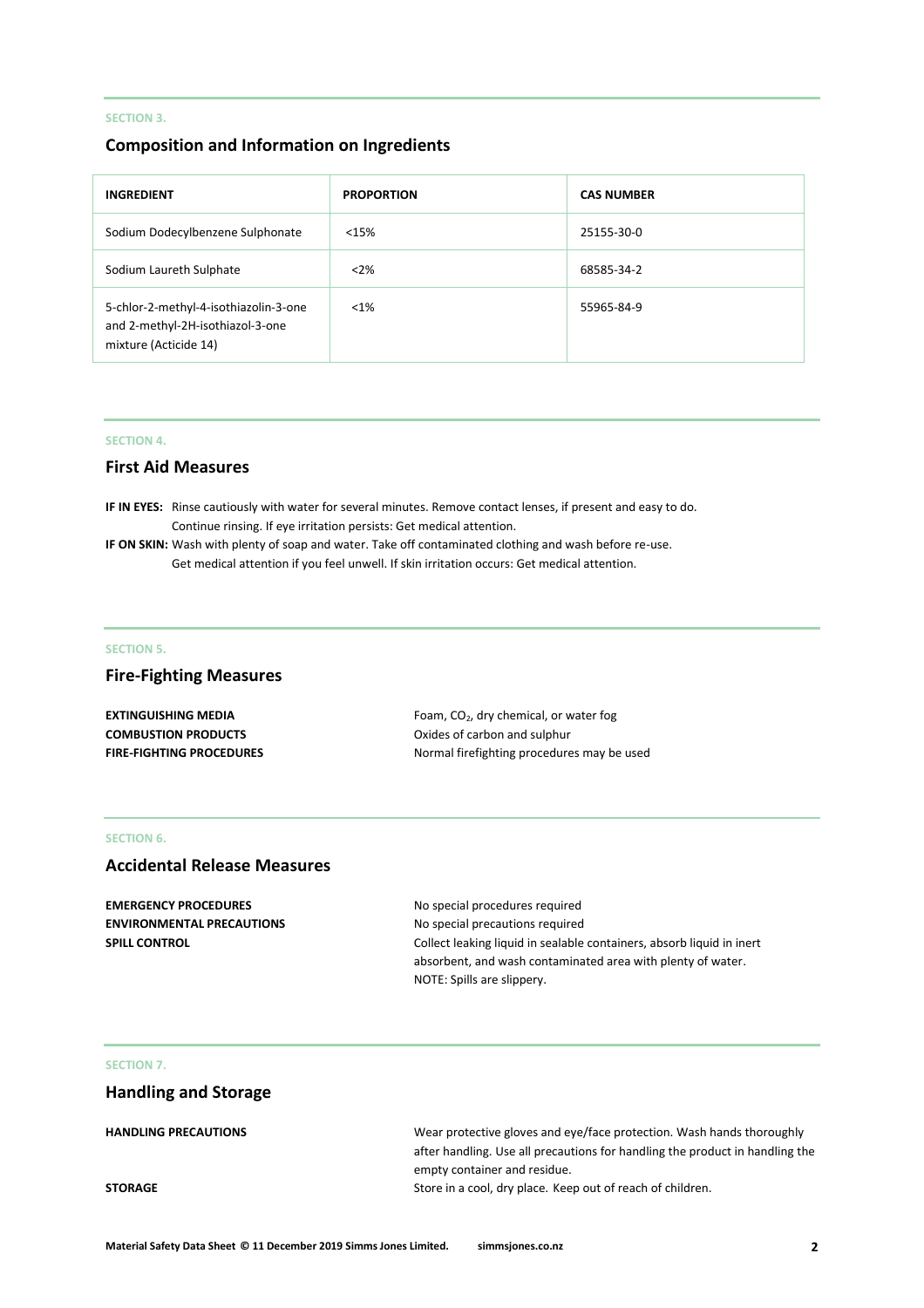## **SECTION 8.**

# **Exposure Controls/Personal Protection**

**PROTECTIVE GLOVES** Nitrile rubber **EYE PROTECTION** Splash-proof goggles

**EXPOSURE LIMITS EXPOSURE LIMITS No value assigned for this specific material by Worksafe ENGINEERING CONTROLS** Ensure ventilation is adequate. Keep containers closed. **RESPIRATORY PROTECTION** No respiratory protection required

#### **SECTION 9.**

# **Physical and Chemical Properties**

| APPEARANCE                                     | Thick, c             |
|------------------------------------------------|----------------------|
| <b>ODOUR</b>                                   | Lemon                |
| <b>ODOUR THRESHOLD</b>                         | Not Ava              |
| pН                                             | $7-8$                |
| MELTING POINT/FREEZING POINT                   | $<$ 0 <sup>o</sup> C |
| <b>INITIAL BOILING POINT</b>                   | $>100^{\circ}$ C     |
| <b>FLASH POINT</b>                             | Not Fla              |
| <b>FLAMMABILITY</b>                            | Not Fla              |
| <b>FLAMMABILITY OR EXPLOSIVE LIMITS</b>        | Not Fla              |
| VAPOUR PRESSURE                                | Not De               |
| <b>VAPOUR DENSITY</b>                          | Not De               |
| <b>RELATIVE DENSITY</b>                        | 1.02                 |
| SOLUBILITY                                     | Comple               |
| <b>PARTITION CO-EFFICIENT: n-OCTANOL/WATER</b> | Not De               |
| <b>AUTO-IGNITION TEMPERATURE</b>               | Not Ap               |
| <b>DECOMPOSITION TEMPERATURE</b>               | Not De               |
| <b>KINEMATIC VISCOSITY</b>                     | Not De               |
|                                                |                      |

Thick, clear yellow liquid Lemon **Not Available Not Flammable Not Flammable Not Flammable Not Determined Not Determined** Completely miscible with water **Not Determined Not Applicable Not Determined Not Determined** 

### **SECTION 10.**

# **Stability and Reactivity**

**STORAGE CONDITIONS** No special conditions required **INCOMPATIBLE SUBSTANCES** None known HAZARDOUS DECOMPOSITION PRODUCTS Oxides of carbon and sulphur

**REACTIVITY REACTIVITY Not reactive with other chemicals or cleaners**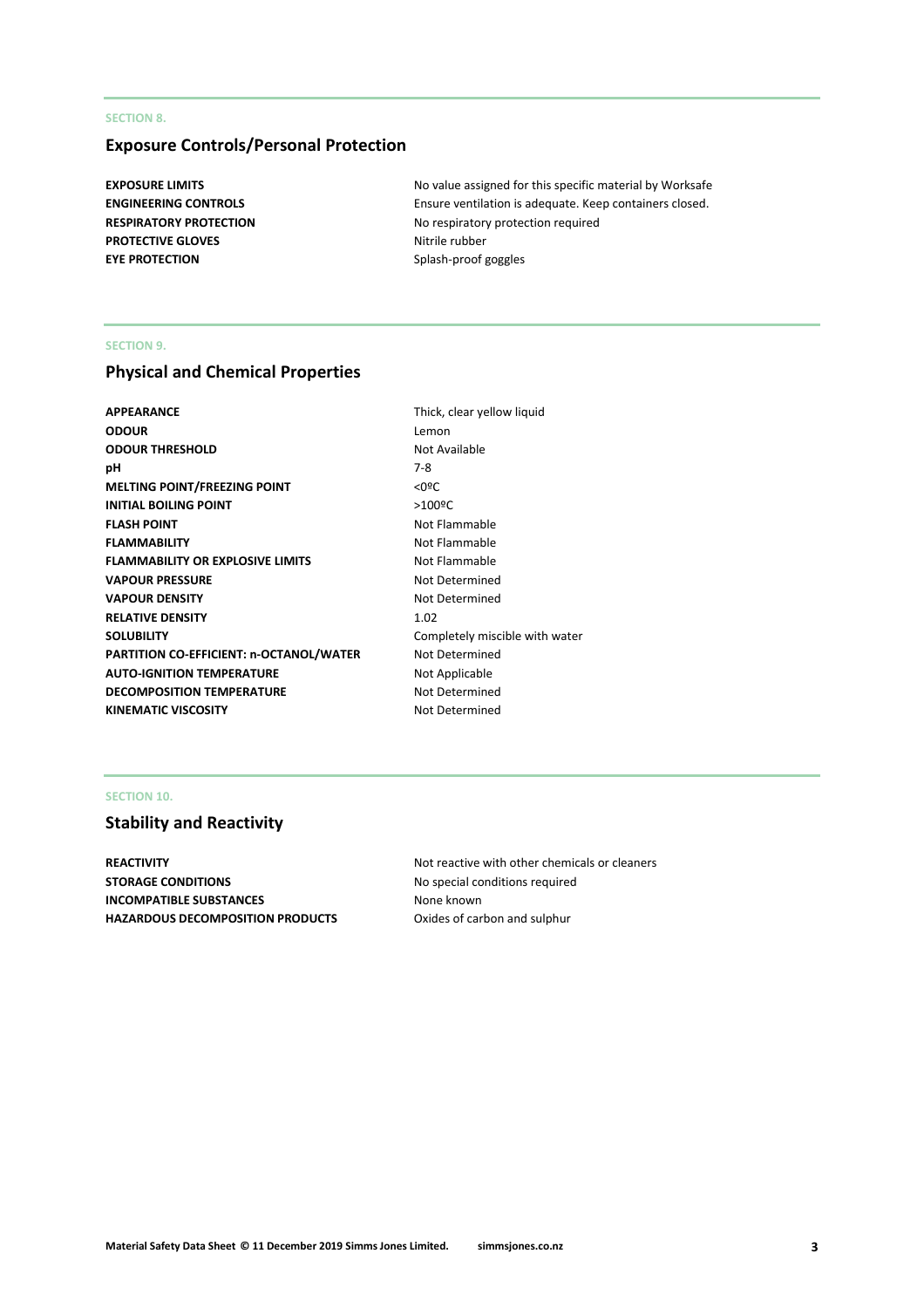#### **SECTION 11.**

# **Toxicological Information**

**ACUTE TOXICITY** ACUTE **TOXICITY** ACUTE **NO** acute effects **SKIN CORROSION/IRRITATION** Causes skin irritation **SERIOUS EYE DAMAGE/IRRITATION** Causes serious eye irritation **RESPIRATORY OR SKIN SENSITISATION** Skin sensitisation **GERM CELL MUTAGENICITY** No data available **CARCINOGENICITY** Not carcinogenic **REPRODUCTIVE TOXICITY** No reproductive toxicity **SPECIFIC TARGET ORGAN TOXICITY -SINGLE EXPOSURE** No specific organ toxicity **-REPEATED EXPOSURE** No specific organ toxicity **ASPIRATION HAZARD** No aspiration hazard

#### **TOXICITY**

#### **SODIUM DODECYLBENZENE SULPHONATE**

CLASSIFICATION: 8.3A Corrosive to ocular tissue SPECIES: Rabbit RESULT: Severe irritant SOURCE: NTP NOTE: 8.3A at 47% and above

CLASSIFICATION: 6.3A Irritating to the skin REMARK: Classification based on calcium dodecylbenzene sulphonate (CAS no. 26264-06-2) NOTE: 6.3A at 5% and above

#### **SODIUM LAURETH SULPHATE**

CLASSIFICATION: 6.3A Irritating to the skin RESULT: R38 Irritating to skin SOURCE: SDS, Neodol 25-3S/27 (27% SLS), Shell New Zealand Ltd, Version 1, 13/11/01

#### **ACTICIDE 14**

ACUTE ORAL STUDY: Rat, LD<sub>50</sub> VALUE: 481 mg/kg SOURCE: Pharmakon 53193

DERMAL STUDY: Rat, LD<sub>50</sub> VALUE: >1000 mg/kg SOURCE: Pharmakon 53193

INHALATION STUDY: Rat, LC<sub>50</sub> VALUE: 1.29 mg/L SOURCE: THR 48/971458

**CHRONIC** STUDY: OECD 414 / EPA 83-3a RESULT: Non-teratogenic

STUDY: Bacteria, in vitro mutation, Ames-test OECD 471 RESULT: Non-mutagenic

#### SENSITISATION

SPECIES: Guinea pig RESULT: Sensitising effect on skin SOURCE: EPA Federal Insecticide, Fungicide, and Rodenticide Act, 81-6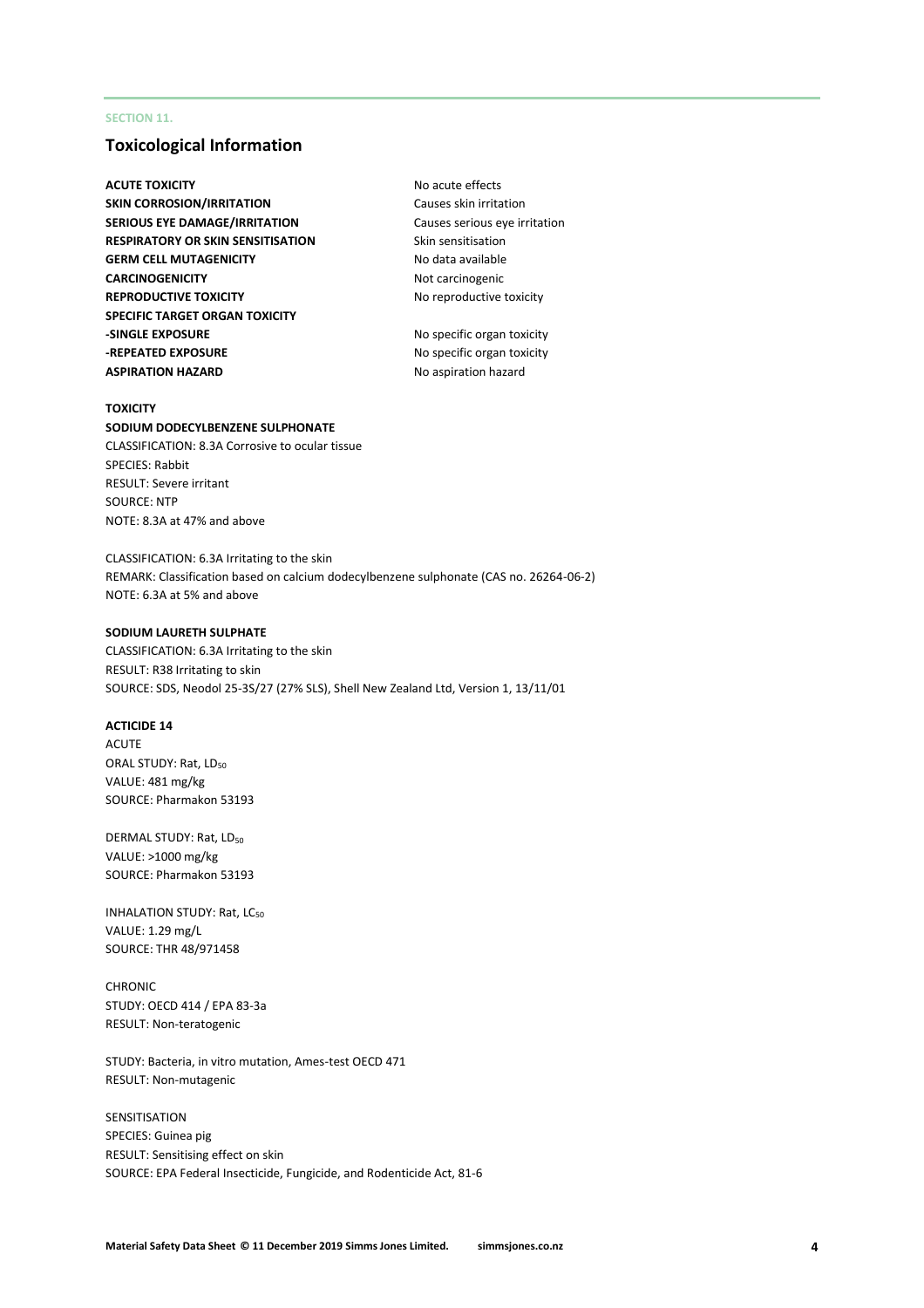# **SECTION 12.**

# **Ecological Information**

| <b>BIODEGRADABILITY</b><br><b>BIOACCUMULATIVE POTENTIAL</b> |                                                                                                         | Rapidly Degradable<br>Not Bioaccumulative                                                                                                                                                                      |
|-------------------------------------------------------------|---------------------------------------------------------------------------------------------------------|----------------------------------------------------------------------------------------------------------------------------------------------------------------------------------------------------------------|
| <b>MOBILITY IN SOIL</b>                                     |                                                                                                         | Not Determined                                                                                                                                                                                                 |
|                                                             |                                                                                                         |                                                                                                                                                                                                                |
| <b>ACUTE</b>                                                | SODIUM DODECYLBENZENE SULPHONATE ECOTOXICITY                                                            |                                                                                                                                                                                                                |
|                                                             | STUDY: Cod (Gadus morhua), static, 96 h, LC <sub>50</sub>                                               |                                                                                                                                                                                                                |
|                                                             | VALUE: 1 mg/L (based on nominal concentration)                                                          |                                                                                                                                                                                                                |
|                                                             | Linear Alkylbenzene Sulfonates and Related Compounds.                                                   | SOURCE: Swedmark et al. (1971). International Programme on Chemical Safety Environmental Health Criteria 169 (1996),                                                                                           |
|                                                             | STUDY: Water flea (Daphnia magna), static, 48 h, EC <sub>50</sub> (intoxication)                        |                                                                                                                                                                                                                |
| VALUE: 5.88 mg/L                                            |                                                                                                         |                                                                                                                                                                                                                |
|                                                             |                                                                                                         | SOURCE: Reference number 344. Office of Pesticide Programs: 2000: Environmental Effects Database:<br>Environmental Fate and Effects Division, United States Environmental Protection Agency, Washington, D.C.  |
| STUDY: Algae, IC <sub>50</sub>                              |                                                                                                         |                                                                                                                                                                                                                |
| VALUE: 9.1 mg/L                                             |                                                                                                         |                                                                                                                                                                                                                |
|                                                             | SOURCE: Human and Environmental Risk Assessment [HERA review,                                           | http://www.heraproject.com/files/HERA-LAS%20revised%20April%202013%20Final1.pdf]                                                                                                                               |
| <b>CHRONIC</b>                                              |                                                                                                         |                                                                                                                                                                                                                |
| STUDY: Marine species, NOEC                                 |                                                                                                         |                                                                                                                                                                                                                |
| VALUE: < 0.02 mg/L                                          |                                                                                                         |                                                                                                                                                                                                                |
|                                                             |                                                                                                         | SOURCE: Swedmark et al. (1971). International Programme on Chemical Safety Environmental Health Criteria 169 (1996),                                                                                           |
|                                                             | Linear Alkylbenzene Sulfonates and Related Compounds.                                                   |                                                                                                                                                                                                                |
| STUDY: Crustacean, NOEC                                     |                                                                                                         |                                                                                                                                                                                                                |
| VALUE: 0.2-10 mg/L                                          |                                                                                                         |                                                                                                                                                                                                                |
|                                                             | Linear Alkylbenzene Sulfonates and Related Compounds.                                                   | SOURCE: Swedmark et al. (1971). International Programme on Chemical Safety Environmental Health Criteria 169 (1996),                                                                                           |
| STUDY: Algae, NOEC                                          |                                                                                                         |                                                                                                                                                                                                                |
|                                                             | VALUE: 0.24-5 mg/L (depending on the organism and parameter tested)                                     |                                                                                                                                                                                                                |
|                                                             | Linear Alkylbenzene Sulfonates and Related Compounds.                                                   | SOURCE: Swedmark et al. (1971). International Programme on Chemical Safety Environmental Health Criteria 169 (1996),                                                                                           |
| <b>BIOACCUMULATIVE: No</b>                                  |                                                                                                         |                                                                                                                                                                                                                |
| STUDY:                                                      |                                                                                                         | Bluegill (Lepomis Macrochirus); whole body, muscle, gall bladder; 0.5 mg/L; 21 days; aerated well water;<br>ring labelled LAS (average chain length 11.7 (45% C11, 36.5% C12, 18.5% C13)); flow-through system |
| REMARKS:                                                    | 1. All bioconcentration plateau levels (7-21 days)<br>2. Highest bioconcentration factor of body organs |                                                                                                                                                                                                                |
| SOURCE:                                                     | Kimerle, R.A. et al. (1981)                                                                             |                                                                                                                                                                                                                |
| <b>RAPIDLY DEGRADABLE: Yes</b>                              |                                                                                                         |                                                                                                                                                                                                                |
|                                                             | STUDY: Water, dissolved oxygen content, OECD screening test                                             |                                                                                                                                                                                                                |
|                                                             |                                                                                                         | RESULT: 66% decrease in dissolved oxygen content in 14 days, decreases linearly for 14 days and then levels off                                                                                                |
|                                                             | SOURCE: Keck, E. and Grunwald, U. (1979)                                                                |                                                                                                                                                                                                                |

# **SECTION 13.**

# **Disposal Considerations**

**DISPOSAL** DISPOSAL **DISPOSAL Triple rinse empty container before offering for recycling or disposal**